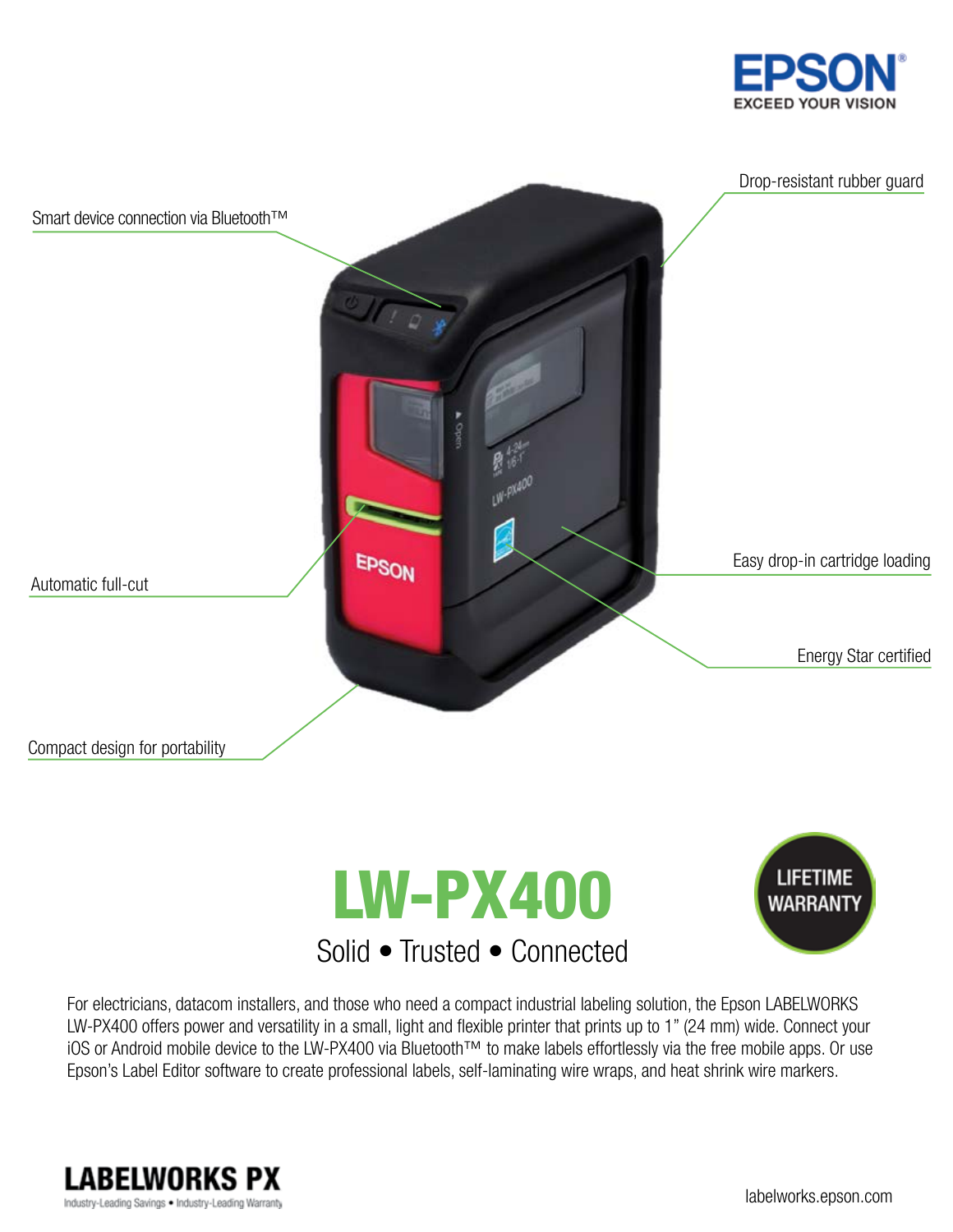# FEATURES AND FUNCTIONS

# Print Wirelessly Save Tape

Connect any Android or iOS mobile device via Bluetooth™ to print labels wirelessly with the LW-PX400. Epson's FREE apps, Epson iLabel and Epson Datacom, come with pre-loaded templates, symbols, fonts and bar codes for the job you need to get done. Customize your own labels, use images from your photo gallery, and use voice-to-text for hands-free labeling.





Epson iLABEL Epson Datacom

The LW-PX400 is MIL-SPEC drop test certified (MIL-STD810F) and is also protected by a unique rubber drop guard, so be rest assured that a significant drop will not damage this item. Plus, Epson has added another layer of protection not offered by any competitor -- an unmatched lifetime warranty!





Say goodbye to unnecessary tape waste! LABELWORKS PX margins can help save you up to 60% in tape over the course of ownership.

| LW-PX400 |      |            |
|----------|------|------------|
| $-57\%$  |      | <b>ABC</b> |
|          | 10mm |            |
|          |      |            |
| OTHER    |      |            |
|          |      | <b>ABC</b> |

# Rigid and Dependable The Professional Choice

The LW-PX400 is designed for business. Use with the FREE Epson apps, or connect to Fluke Linkware™ Live for an efficient, time-saving labeling experience. LW-PX400 prints up to 1" (24 mm) wide on all Epson LABELWORKS PX materials, which are cross-device/ cross-model compatible.

# Software-Compatible

Use Epson's Label Editor software to create labels for your entire workplace. Print images, bar and QR codes, tables and logos. Batch print by importing spreadsheets.

**LIFETIME WARRANTY** 

ä в

ALL LABELWORKS PX PRINTERS COME WITH AN INDUSTRY-LEADING LIFETIME WARRANTY

\*Screen Content Simulated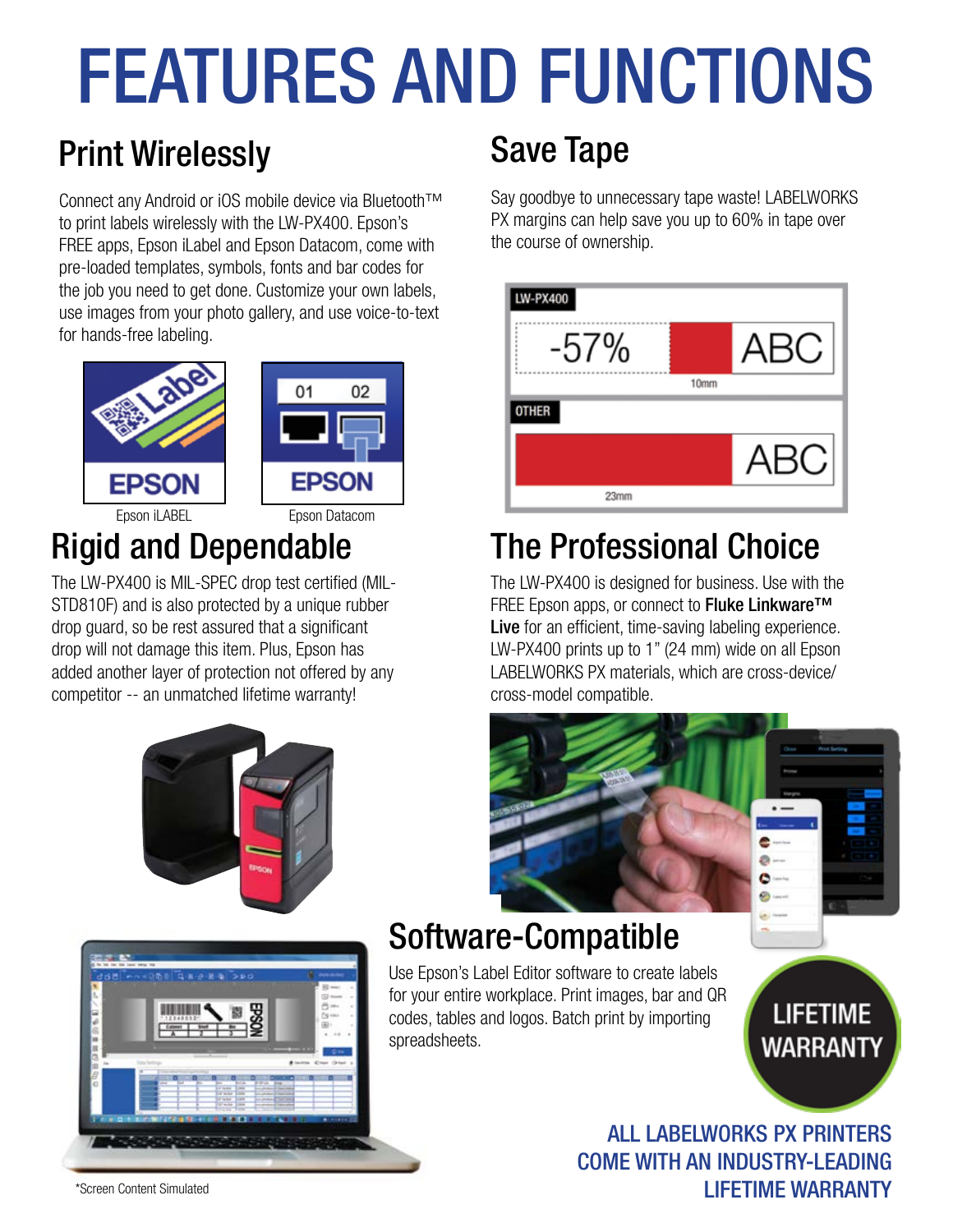

# TAPE LINEUP LABELWORKS PX LW-PX400 Industry-Leading Savings • Industry-Leading Warranty

# MORE SIZES, MORE COLORS

**For All Your Industrial Labeling Needs**



# **ANDARD INDUSTRIAL TAPES - 30'**

| 1/6"<br>4 <sub>mm</sub> | <b>BLACK</b><br>on clear<br>(Limited Supply) | <b>BLACK</b><br>on white                                  | <b>BLACK</b><br>on vellow<br>(Limited Supply) |              |              |              |              |
|-------------------------|----------------------------------------------|-----------------------------------------------------------|-----------------------------------------------|--------------|--------------|--------------|--------------|
|                         |                                              | 204BCPX 204BWPX 204BYPX                                   |                                               |              |              |              |              |
|                         |                                              |                                                           |                                               |              |              |              |              |
| 1/4''                   | <b>BLACK</b>                                 | <b>BLACK</b>                                              | <b>BLACK</b>                                  | <b>WHITE</b> | <b>BLACK</b> | <b>BLACK</b> | <b>BLACK</b> |
| 6 <sub>mm</sub>         | on clear                                     | on white                                                  | on vellow                                     | on black     | on areen     | on blue      | on red       |
|                         |                                              | 206BCPX   206BWPX   206BYPX   206WBPX   206BGPX   206BBPX |                                               |              |              |              | 206BRPX      |

| 3/8'' | BLACK BLACK BLACK WHITE BLACK BLACK BLACK                        |  |  |  |
|-------|------------------------------------------------------------------|--|--|--|
|       | 9mm on clear on white on vellow on black on green on blue on red |  |  |  |
|       | 209BCPX 209BWPX 209BYPX 209WBPX 209BGPX 209BBPX 209BRPX          |  |  |  |



| 1/2"<br>12mm              | <b>BLACK</b><br>on clear | <b>BLACK</b><br>on white | <b>BLACK</b><br>on vellow | <b>WHITE</b><br>on black on areen        | <b>BLACK</b> | <b>BLACK</b><br>on blue | <b>BLACK</b><br>on red | <b>BLACK</b><br>  on orange | on clear 1               | <b>WHITE</b> WHITE on WHITE on WHITE on I<br>vivid red vivid areen vivid blue             |         | GOLD<br>on dear I                                       | <b>GOLD</b><br>on black   | <b>BLACK</b><br>on white<br>removable<br>adhesive           | <b>RED</b><br>on white<br>New! |
|---------------------------|--------------------------|--------------------------|---------------------------|------------------------------------------|--------------|-------------------------|------------------------|-----------------------------|--------------------------|-------------------------------------------------------------------------------------------|---------|---------------------------------------------------------|---------------------------|-------------------------------------------------------------|--------------------------------|
|                           |                          |                          |                           |                                          |              |                         |                        |                             |                          | 212BCPX 212BWPX 212BYPX 212WBPX 212BGPX 212BBPX 212BRPX 212BOPX 212WCPX 212WRPX 212WGPX 1 | 212WLPX | 212GCPX 212GBPX                                         |                           | 212RAPX                                                     | 212RWPX                        |
|                           |                          |                          |                           |                                          |              |                         |                        |                             |                          |                                                                                           |         |                                                         |                           |                                                             |                                |
| 3/4''<br>18 <sub>mm</sub> | <b>BLACK</b><br>on clear | <b>BLACK</b><br>on white | <b>BLACK</b><br>on vellow | <b>WHITE</b><br><b>on black</b> on areen | <b>BLACK</b> | <b>BLACK</b><br>on blue | <b>BLACK</b><br>on red | <b>BLACK</b><br>on orange   | <b>WHITE</b><br>on clear | <b>WHITE on WHITE on WHITE on</b><br>vivid red vivid green vivid blue                     |         | <b>WHITE</b><br>on vivid<br>orange.<br>(Limited Supply) | <b>BLACK</b><br>on violet | <b>BLACK on</b><br>translucent<br>matte<br>(Limited Sunnly) |                                |

|                  |              |              |                                      |  |                                                              |                        | 218BCPX 218BWPX 218BYPX 218WBPX 218BGPX 218BBPX 218BRPX 218BOPX 218WCPX 218WRPX 218WGPX 218WLPX 2218WOPX 218BVPX 218BTMPX |                  |  |
|------------------|--------------|--------------|--------------------------------------|--|--------------------------------------------------------------|------------------------|---------------------------------------------------------------------------------------------------------------------------|------------------|--|
|                  |              |              |                                      |  |                                                              |                        |                                                                                                                           |                  |  |
|                  | <b>BLACK</b> | <b>BLACK</b> | <b>BLACK WHITE BLACK BLACK BLACK</b> |  | <b>BLACK</b>                                                 |                        | <b>WHITE</b> WHITE on WHITE on WHITE on                                                                                   | <b>WHITE</b>     |  |
| 24 <sub>mm</sub> | on clear     |              |                                      |  | on white on vellow on black on area on blue on red on orange | $\Box$ on clear $\Box$ | vivid red vivid areen vivid blue                                                                                          | on vivid         |  |
|                  |              |              |                                      |  |                                                              |                        |                                                                                                                           | (Limited Supply) |  |
|                  |              |              |                                      |  |                                                              |                        |                                                                                                                           | orange           |  |

224BCPX 224BWPX 224BYPX 224WBPX 224BGPX 224BBPX 224BRPX 224BOPX 224WCPX 224WRPX 224WGPX 224WLPX 224WOPX

# SPECIALTY TAPES

### **Silver Matte -** 30'

Silver matte designed for optimal use with bar code readers. Withstands extreme temperatures,

|                          |               | <b>Black</b> on silver matte    |                         |
|--------------------------|---------------|---------------------------------|-------------------------|
| 3/8''<br>9 <sub>mm</sub> | 1/2''<br>12mm | 3/4''<br>18mm                   | 1 <sub>II</sub><br>24mm |
|                          |               | 209SMPX 212SMPX 218SMPX 224SMPX |                         |

**Strong Adhesive -** 30'

|                 | <b>Black</b> | <b>Black</b> |
|-----------------|--------------|--------------|
|                 | on white     | on yellow    |
| $3/8''$ (9mm)   | 209IBWPX     | 209IBYPX     |
| $1/2$ " (12mm)  | 212IBWPX     | 212IBYPX     |
| $13/4''$ (18mm) | 218IBWPX     | 218 BYPX     |
| (24mm)          | 224IBWPX     | 224IBYPX     |
|                 |              |              |

#### **Self-Laminating Overwrap**

| 224SLPX  | 24 mm (1") 1/4" <b>Black</b><br>on white |
|----------|------------------------------------------|
|          | 3/4" Clear Tail (30')                    |
|          | 24mm (1") <b>Vinyl</b>                   |
| 224VSLPX | Black on white 3/4" Clear                |
|          | Tail (26')                               |
|          | Wire wran tane prints on white area and  |

*Wire wrap tape prints on white area and has clear tail to overlap printed material.*

## **NEW! Vinyl Tape -** 22.9'



#### **Magnetic Tape -** 4.9'

| 1/2"                        |
|-----------------------------|
| $\mathbf{A}^{\prime\prime}$ |
| $\boldsymbol{\eta}$         |

|                                      | <b>Black</b>                                                               | <b>Black</b> | <b>Black</b> | <b>Black</b> | <b>Black</b> |
|--------------------------------------|----------------------------------------------------------------------------|--------------|--------------|--------------|--------------|
|                                      | on white                                                                   | on vellow    | on red       | on blue      | on areen     |
| <b>ITAMEBWEI</b><br><b>CALCULARS</b> | 1/2" 212MTBWPX-4.9 212MTBYPX-4.9 212MTBRPX-4.9 212MTBBPX-4.9 212MTBGPX-4.9 |              |              |              |              |
|                                      | 3/4" 218MTBWPX-4.9 218MTBYPX-4.9 218MTBRPX-4.9 218MTBBPX-4.9 218MTBGPX-4.9 |              |              |              |              |
|                                      | 224MTBWPX-4.9 224MTBYPX-4.9 224MTBRPX-4.9 224MTBBPX-4.9 224MTBGPX-4.9      |              |              |              |              |
|                                      |                                                                            |              |              |              |              |

**Shrink Tube - 96<sup>"</sup> Compliance Standards: UL Standard 224** (Related Temperature: 125°C, **Rated VII** Public Resistance Grade VW-1)

|        | <b>AWG</b> | <b>Black</b><br>on red | <b>Black</b><br>on yellow | <b>Black</b><br>on white | <b>Black</b><br>on green | <b>Black</b><br>on blue | White<br>on black |
|--------|------------|------------------------|---------------------------|--------------------------|--------------------------|-------------------------|-------------------|
| 1/8"   | $14 - 22$  |                        | 203B20BYPX                | 203B20BWPX               |                          |                         |                   |
|        |            |                        | (Comina Soon!)            | (Comina Soon!)           |                          |                         |                   |
| 1/8"   | $16 - 22$  |                        | 203STBYPX                 | 203STBWPX                |                          |                         |                   |
| 3/16'' | $8 - 12$   | 205STBRPX              | 205STBYPX                 | 205STBWPX                |                          |                         | 205STWBPX         |
| 3/16'' | $10 - 20$  |                        |                           |                          | 205STBGPX 205STBBPX      |                         |                   |
| 1/4"   | $6 - 18$   |                        |                           | 208B20BWPX               |                          |                         |                   |
|        |            |                        |                           | (Comina Soon!)           |                          |                         |                   |
| 1/4"   | $6 - 18$   |                        | 208STBYPX                 | 208STBWPX                |                          |                         |                   |
| 3/8''  | $4 - 12$   |                        |                           | 210STBWPX                |                          |                         |                   |
| 1/2"   | $2 - 8$    | 211STBRPX              | 211STBYPX                 | 211STBWPX                |                          |                         | 211STWBPX         |
| 9/16'' | $0 - 5$    |                        | 214STBYPX                 | 214STBWPX                |                          |                         |                   |

*Polyole n Shrink Tube Cartridge Color & Sizes (length=96")*

#### **Fluorescent -** 30'

| <b>Black on</b> | <b>Black</b> on | <b>Black on</b>                                       | <b>Black on</b>               | <b>Black on</b> |
|-----------------|-----------------|-------------------------------------------------------|-------------------------------|-----------------|
| fluorescent     |                 | fluorescent   fluorescent   fluorescent   fluorescent |                               |                 |
| red             | pink            | orange                                                | vellow                        | areen           |
| 3/4''(18mm)     |                 | $3/4''(18mm)$ $3/4''(18mm)$                           | $3/4''(18$ mm) $3/4''(18$ mm) |                 |
| 218FRPX         |                 | 218FPPX   218FOPX   218FYPX   218FGPX                 |                               |                 |

#### **Reflective Tape - 4' 9"**

224RFWPX 1" (24mm) **Black** *on Re ective white - (Limited Supply)*

224RFWP)